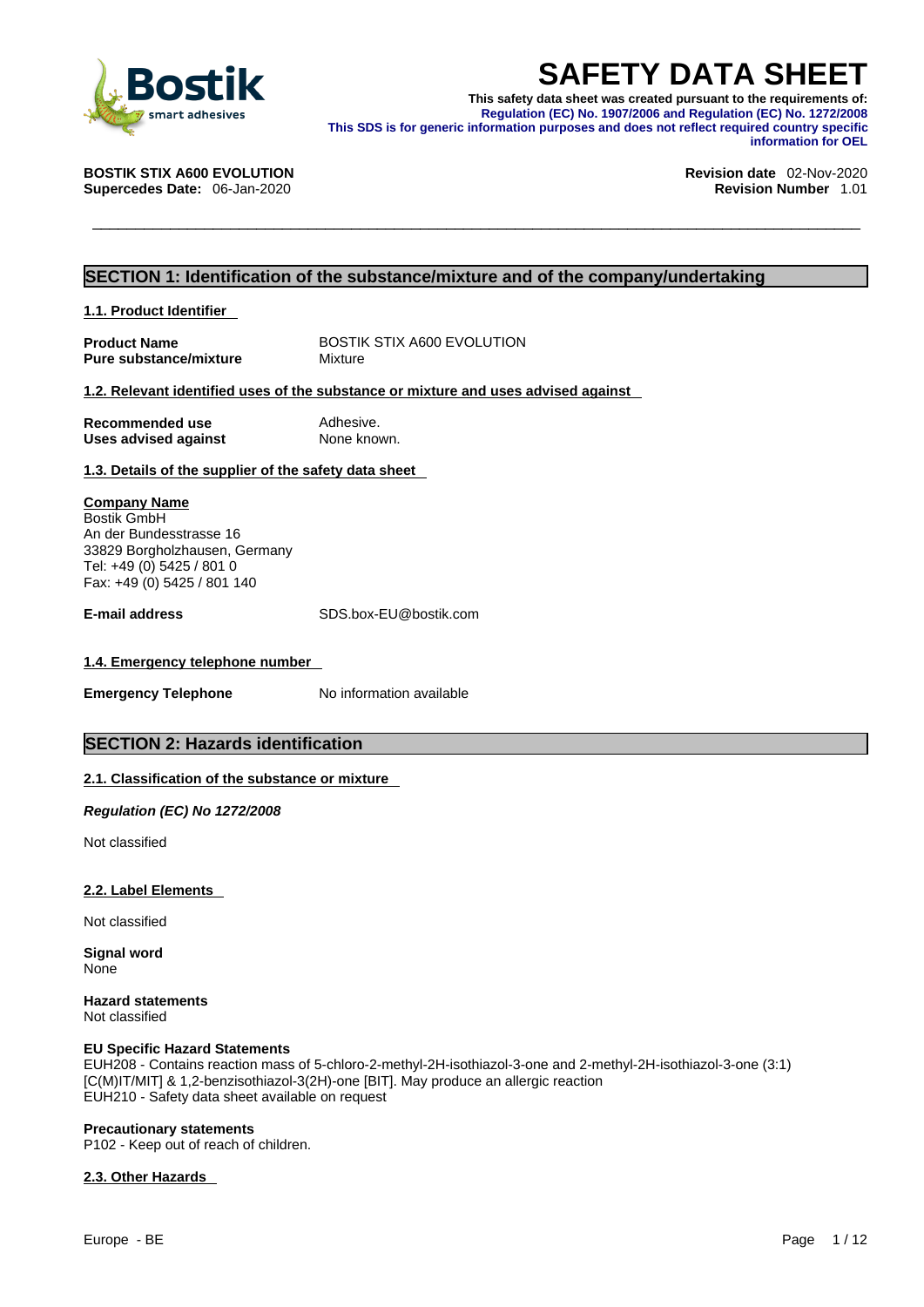No information available

#### **PBT & vPvB**

This mixture contains no substance considered to be persistent, bioaccumulating or toxic (PBT). This mixture contains no substance considered to be very persistent nor very bioaccumulating (vPvB).

### **SECTION 3: Composition/information on ingredients**

#### **3.1 Substances**

Not applicable

#### **3.2 Mixtures**

| <b>Chemical name</b>                                                                                                     | <b>EC No</b> | <b>CAS No</b>  | Weight-%      | <b>Classification</b><br>according to<br><b>Regulation (EC)</b><br>No. 1272/2008<br>[CLP]                                                                                                                            | <b>Specific</b><br>concentration limit<br>(SCL)                                                                                                                          | <b>REACH</b><br><b>Registration</b><br><b>Number</b> |
|--------------------------------------------------------------------------------------------------------------------------|--------------|----------------|---------------|----------------------------------------------------------------------------------------------------------------------------------------------------------------------------------------------------------------------|--------------------------------------------------------------------------------------------------------------------------------------------------------------------------|------------------------------------------------------|
| Diethanolamine                                                                                                           | 203-868-0    | $111 - 42 - 2$ | $0.1 - 1$     | Acute Tox. 4<br>(H302)<br>Skin Irrit. 2<br>(H315)<br>Eye Dam. 1<br>(H318)<br>STOT RE 2<br>(H373)<br>Repr. 2 (H361fd)<br>Aquatic Chronic<br>3(H412)                                                                   |                                                                                                                                                                          | 01-2119488930-<br>28-XXXX                            |
| 1,2-benzisothiazol-3(2H)<br>-one [BIT]                                                                                   | 220-120-9    | 2634-33-5      | $0.01 - 0.05$ | Acute Tox. 4<br>(H302)<br>Skin Irrit. 2<br>(H315)<br>Eye Dam. 1<br>(H318)<br>Skin Sens. 1<br>(H317)<br>Aquatic Acute 1<br>(H400)<br>Acute Tox. 2<br>(H330)<br>Aquatic Chronic<br>2(H411)<br>(M Factor Acute<br>$=1)$ | Skin Sens. 1::<br>$C = 0.05%$                                                                                                                                            | 01-2120761540-<br>60-XXXX                            |
| reaction mass of<br>5-chloro-2-methyl-2H-iso<br>thiazol-3-one and<br>2-methyl-2H-isothiazol-3<br>-one (3:1) [C(M)IT/MIT] | 611-341-5    | 55965-84-9     | < 0.0015      | Acute Tox. 3<br>(H301)<br>Acute Tox. 2<br>(H310)<br>Acute Tox. 2<br>(H330)<br>Skin Corr. 1C<br>(H314)<br>Eye Dam. 1<br>(H318)<br>Skin Sens. 1A<br>(H317)<br>Aquatic Acute 1<br>(H400)                                | Eye Dam. 1:<br>C>=0.6% Irrit. 2 ::<br>$0.06\% < = C < 0.6\%$<br>Skin Corr. 1C:<br>$C = 0.6%$<br>Skin Irrit. 2:<br>$0.06\% < = C < 0.6\%$<br>Skin Sens. 1::<br>C>=0.0015% | 01-2120764691-<br>48-XXXX                            |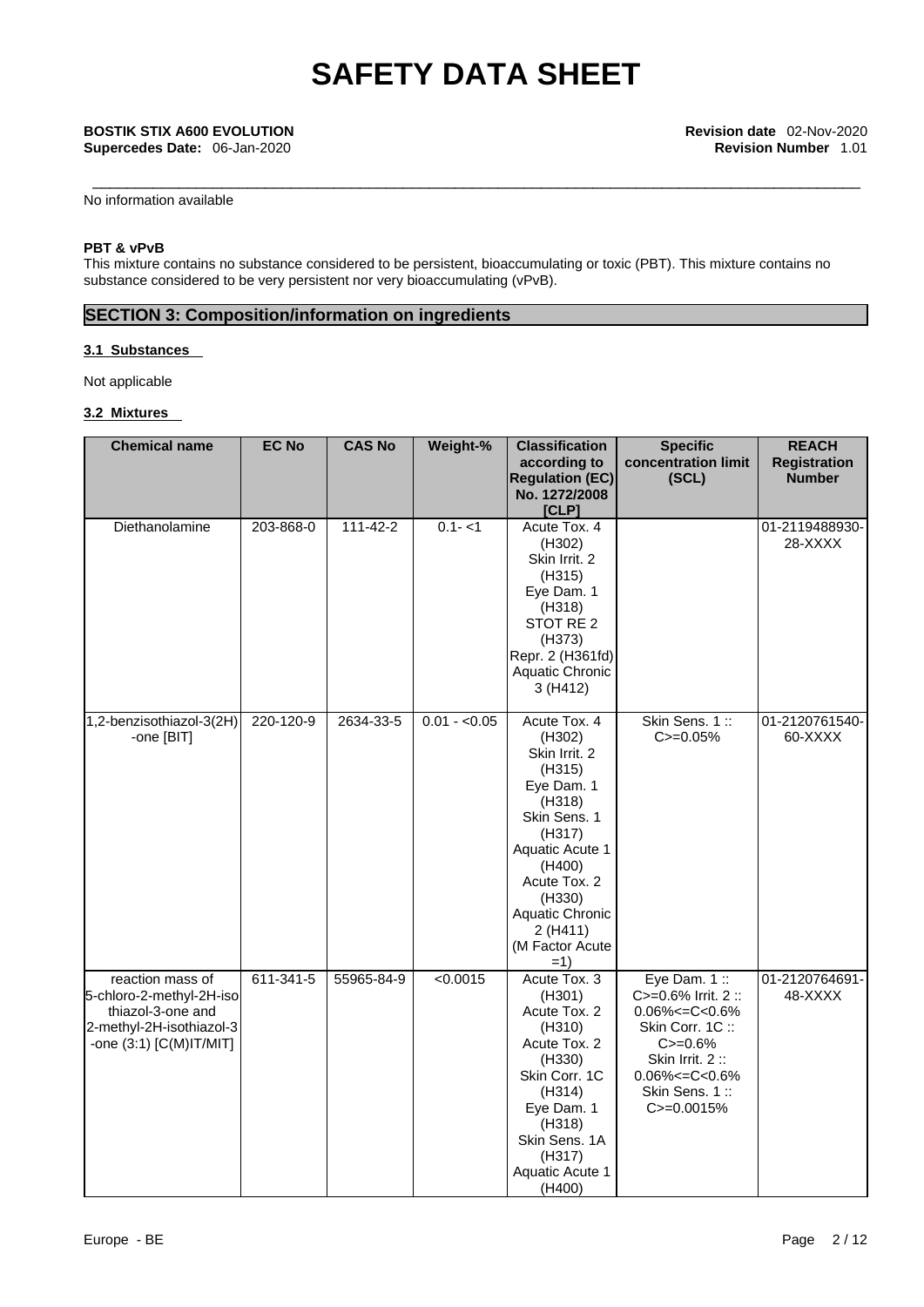|  | Aquatic Chronic      |  |
|--|----------------------|--|
|  | 1(H410)              |  |
|  | $M$ Factor Acute $=$ |  |
|  | 100                  |  |
|  | M Factor Chronic     |  |
|  | $= 100$              |  |

#### **Full text of H- and EUH-phrases: see section 16**

**SECTION 4: First aid measures** 

Note: ^ indicates not classified, however, the substance is listed in section 3 as it has an OEL

This product does not contain candidate substances of very high concern at a concentration >=0.1% (Regulation (EC) No. 1907/2006 (REACH), Article 59)

| 4.1. Description of first aid measures                           |                                                                                                                                                                         |
|------------------------------------------------------------------|-------------------------------------------------------------------------------------------------------------------------------------------------------------------------|
| <b>General advice</b>                                            | If medical advice is needed, have product container or label at hand.                                                                                                   |
| <b>Inhalation</b>                                                | Remove to fresh air. (Call a doctor if symptoms occur).                                                                                                                 |
| Eye contact                                                      | Immediately flush with plenty of water. After initial flushing, remove any contact lenses<br>and continue flushing for at least 15 minutes. Consult an ophthalmologist. |
| <b>Skin contact</b>                                              | Wash skin with soap and water. If skin irritation or rash occurs: Get medical<br>advice/attention.                                                                      |
| Ingestion                                                        | Do NOT induce vomiting. If swallowed, rinse mouth with water (only if the person is<br>conscious). If symptoms persist, call a doctor.                                  |
| 4.2. Most important symptoms and effects, both acute and delayed |                                                                                                                                                                         |
| <b>Symptoms</b>                                                  | None known.                                                                                                                                                             |
|                                                                  | 4.3. Indication of any immediate medical attention and special treatment needed                                                                                         |
| <b>Note to doctors</b>                                           | Treat symptomatically.                                                                                                                                                  |
| <b>SECTION 5: Firefighting measures</b>                          |                                                                                                                                                                         |
| 5.1. Extinguishing media                                         |                                                                                                                                                                         |
| Suitable extinguishing media                                     | Water spray, carbon dioxide (CO2), dry chemical, alcohol-resistant foam.                                                                                                |
| Unsuitable extinguishing media                                   | Full water jet.                                                                                                                                                         |
| 5.2. Special hazards arising from the substance or mixture       |                                                                                                                                                                         |
| chemical                                                         | Specific hazards arising from the Thermal decomposition can lead to release of irritating and toxic gases and vapours.                                                  |
| <b>Hazardous combustion products</b>                             | Carbon monoxide. Carbon dioxide (CO2).                                                                                                                                  |
| 5.3. Advice for firefighters                                     |                                                                                                                                                                         |
| Special protective equipment for<br>fire-fighters                | Wear self contained breathing apparatus for fire fighting if necessary.                                                                                                 |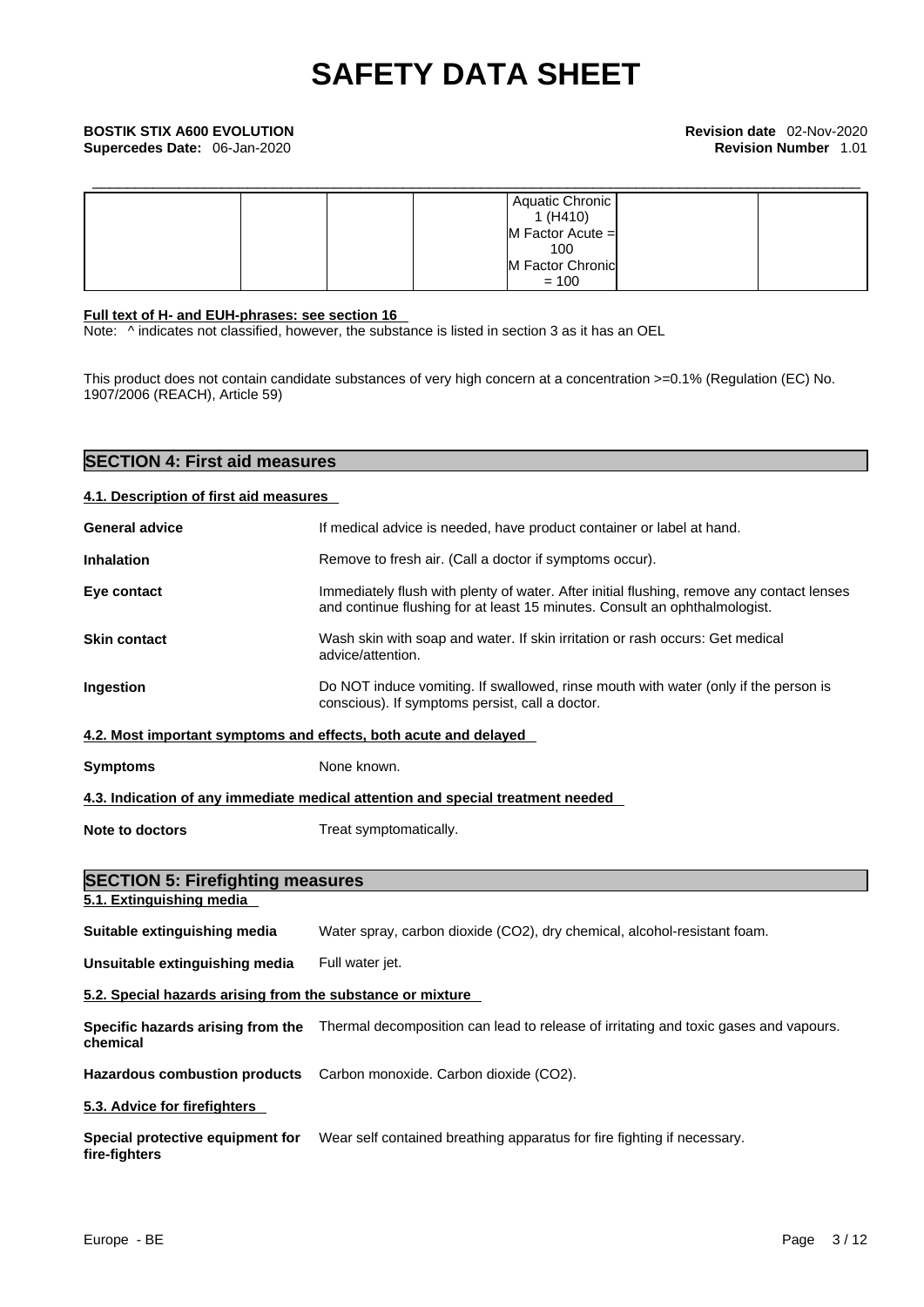### **SECTION 6: Accidental release measures**

|                                                           | 6.1. Personal precautions, protective equipment and emergency procedures                                                                |  |  |
|-----------------------------------------------------------|-----------------------------------------------------------------------------------------------------------------------------------------|--|--|
| <b>Personal precautions</b>                               | Use personal protective equipment as required. Ensure adequate ventilation. Avoid<br>contact with skin, eyes or clothing.               |  |  |
| <b>Other information</b>                                  | Ventilate the area. Prevent further leakage or spillage if safe to do so.                                                               |  |  |
| For emergency responders                                  | Use personal protection recommended in Section 8.                                                                                       |  |  |
| 6.2. Environmental precautions                            |                                                                                                                                         |  |  |
| <b>Environmental precautions</b>                          | Prevent product from entering drains. Do not allow to enter into soil/subsoil.                                                          |  |  |
| 6.3. Methods and material for containment and cleaning up |                                                                                                                                         |  |  |
| <b>Methods for containment</b>                            | Use a non-combustible material like vermiculite, sand or earth to soak up the product<br>and place into a container for later disposal. |  |  |
| Methods for cleaning up                                   | Take up mechanically, placing in appropriate containers for disposal.                                                                   |  |  |
| 6.4. Reference to other sections                          |                                                                                                                                         |  |  |
| <b>Reference to other sections</b>                        | See section 8 for more information. See section 13 for more information.                                                                |  |  |

#### **7.1. Precautions for safe handling**

| Advice on safe handling                                           | Ensure adequate ventilation. Use personal protective equipment as required. Avoid<br>contact with skin, eyes or clothing.                       |
|-------------------------------------------------------------------|-------------------------------------------------------------------------------------------------------------------------------------------------|
| <b>General hygiene considerations</b>                             | When using do not eat, drink or smoke. Wash hands before breaks and after work. Take<br>off all contaminated clothing and wash it before reuse. |
| 7.2. Conditions for safe storage, including any incompatibilities |                                                                                                                                                 |
| <b>Storage Conditions</b>                                         | Keep from freezing. Keep at temperatures between 10 and 35 °C.                                                                                  |
| 7.3. Specific end use(s)                                          |                                                                                                                                                 |
| <b>Specific Use(s)</b><br>Adhesive.                               |                                                                                                                                                 |
|                                                                   | Risk Management Methods (RMM) The information required is contained in this Safety Data Sheet.                                                  |
| <b>Other information</b>                                          | Observe technical data sheet.                                                                                                                   |

### **SECTION 8: Exposure controls/personal protection**

#### **8.1. Control parameters**

#### **Exposure Limits**

**Only European Community Occupational Exposure Limits will be shown in this document. Please refer to regional SDS for further information.** 

**Derived No Effect Level (DNEL)** No information available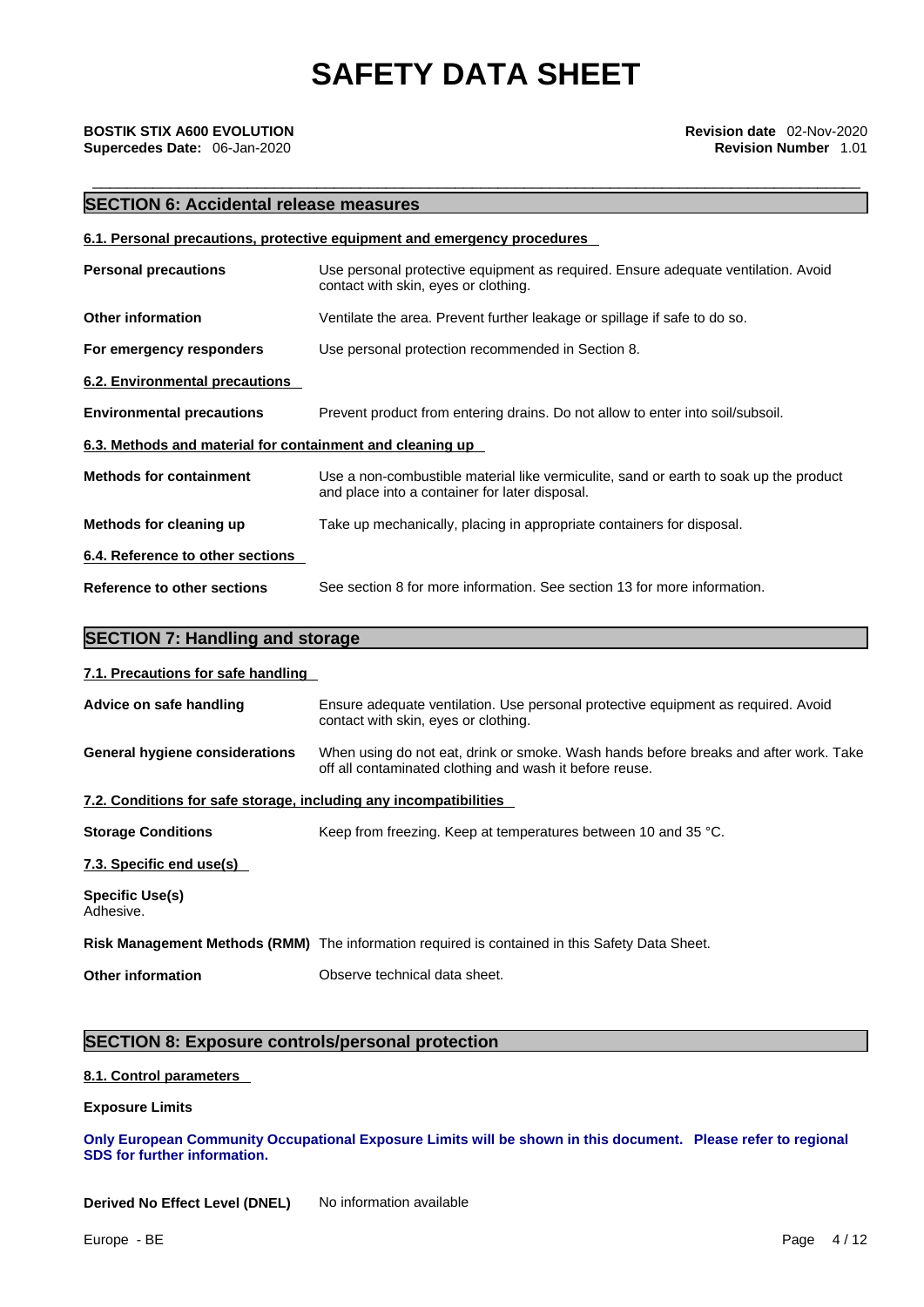| <b>Derived No Effect Level (DNEL)</b><br>1,2-benzisothiazol-3(2H)-one [BIT] (2634-33-5) |                |                       |  |  |
|-----------------------------------------------------------------------------------------|----------------|-----------------------|--|--|
|                                                                                         |                |                       |  |  |
| worker<br>Long term<br>Systemic health effects                                          | Inhalation     | $6.81 \text{ mg/m}^3$ |  |  |
| worker<br>Long term<br>Systemic health effects                                          | <b>IDermal</b> | $0.966$ mg/kg bw/d    |  |  |

| <b>Derived No Effect Level (DNEL)</b>            |                |                                   |               |  |
|--------------------------------------------------|----------------|-----------------------------------|---------------|--|
| 1,2-benzisothiazol-3(2H)-one [BIT] (2634-33-5)   |                |                                   |               |  |
| <b>Type</b>                                      | Exposure route | Derived No Effect Level<br>(DNEL) | Safety factor |  |
| Consumer<br>Long term<br>Systemic health effects | Inhalation     | $1.2 \text{ mg/m}^3$              |               |  |
| Consumer<br>Long term<br>Systemic health effects | Dermal         | $0.345$ mg/kg bw/d                |               |  |

#### **Predicted No Effect Concentration** No information available. **(PNEC)**

| <b>Predicted No Effect Concentration (PNEC)</b> |                                          |
|-------------------------------------------------|------------------------------------------|
| 1,2-benzisothiazol-3(2H)-one [BIT] (2634-33-5)  |                                          |
| Environmental compartment                       | Predicted No Effect Concentration (PNEC) |
| Freshwater                                      | $4.03 \mu q$                             |
| Marine water                                    | $0.403$ $\mu$ g/l                        |
| Sewage treatment plant                          | $1.03$ mg/                               |
| Freshwater sediment                             | 49.9 µg/l                                |
| Marine sediment                                 | 4.99 µg/l                                |
| Soil                                            | 3 mg/kg dry weight                       |

#### **8.2. Exposure controls**

**Engineering controls** Ensure adequate ventilation, especially in confined areas.

| <b>Personal Protective Equipment</b> |                                                                                                                                                                                                                                                                                                                                                                                                                                               |
|--------------------------------------|-----------------------------------------------------------------------------------------------------------------------------------------------------------------------------------------------------------------------------------------------------------------------------------------------------------------------------------------------------------------------------------------------------------------------------------------------|
| <b>Eye/face protection</b>           | Wear safety glasses with side shields (or goggles). Eye protection must conform to<br>standard EN 166                                                                                                                                                                                                                                                                                                                                         |
| <b>Hand protection</b>               | Wear suitable gloves. Gloves must conform to standard EN 374. Recommended Use:<br>Nitrile rubber. Butyl rubber. Glove thickness > 0.7mm. Ensure that the breakthrough time<br>of the glove material is not exceeded. Refer to glove supplier for information on<br>breakthrough time for specific gloves. The breakthrough time for the mentioned glove<br>material is in general greater than 480 min. Unsuitable gloves materials: Leather. |
| Skin and body protection             | Suitable protective clothing.                                                                                                                                                                                                                                                                                                                                                                                                                 |
| <b>Respiratory protection</b>        | During spraying wear suitable respiratory equipment. Wear a respirator conforming to<br>EN 140 with Type A/P2 filter or better.                                                                                                                                                                                                                                                                                                               |
| <b>Recommended filter type:</b>      | Brown, White.                                                                                                                                                                                                                                                                                                                                                                                                                                 |
|                                      | Environmental exposure controls Do not allow uncontrolled discharge of product into the environment.                                                                                                                                                                                                                                                                                                                                          |

### **SECTION 9: Physical and chemical properties**

#### **9.1. Information on basic physical and chemical properties**

**Physical state** Liquid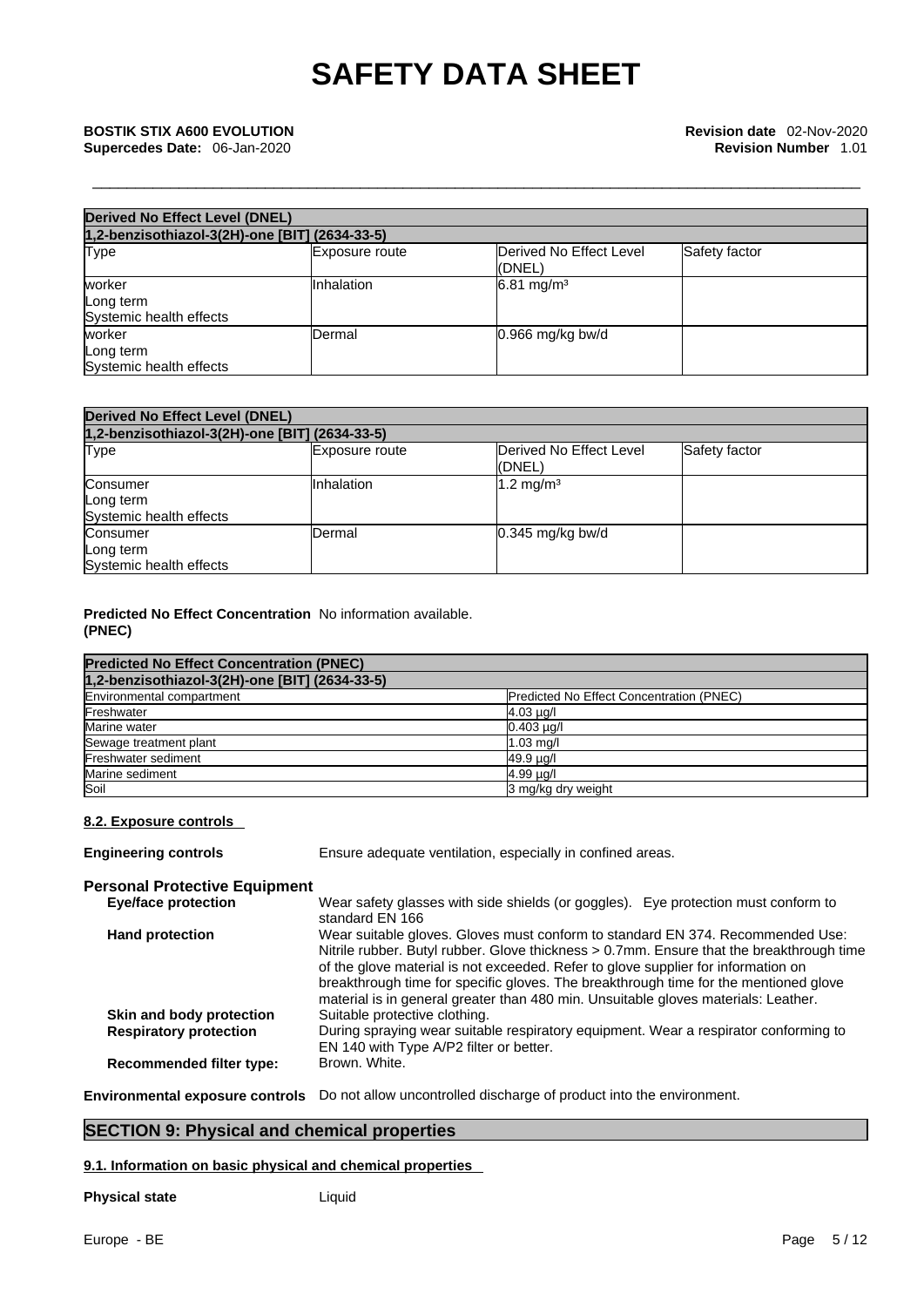\_\_\_\_\_\_\_\_\_\_\_\_\_\_\_\_\_\_\_\_\_\_\_\_\_\_\_\_\_\_\_\_\_\_\_\_\_\_\_\_\_\_\_\_\_\_\_\_\_\_\_\_\_\_\_\_\_\_\_\_\_\_\_\_\_\_\_\_\_\_\_\_\_\_\_\_\_\_\_\_\_\_\_\_\_\_\_\_\_ **BOSTIK STIX A600 EVOLUTION Revision date** 02-Nov-2020 **Supercedes Date:** 06-Jan-2020 **Revision Number** 1.01

| Appearance                                                       | Dispersion                                   |                  |
|------------------------------------------------------------------|----------------------------------------------|------------------|
| <b>Colour</b>                                                    | <b>White Beige</b>                           |                  |
| <b>Odour</b>                                                     | Characteristic                               |                  |
| <b>Odour threshold</b>                                           | No information available                     |                  |
| <b>Property</b>                                                  | <b>Values</b>                                | Remarks • Method |
| рH                                                               | No data available                            |                  |
| Melting point / freezing point                                   | 0 °C                                         |                  |
| Boiling point / boiling range                                    | 100 °C                                       |                  |
| <b>Flash point</b>                                               | Not applicable.                              |                  |
| <b>Evaporation rate</b>                                          | No data available                            |                  |
| <b>Flammability (solid, gas)</b>                                 | Not applicable for liquids.                  |                  |
| <b>Flammability Limit in Air</b>                                 |                                              |                  |
| Upper flammability or explosive No data available<br>limits      |                                              |                  |
| Lower flammability or explosive No data available<br>limits      |                                              |                  |
| Vapour pressure                                                  | No data available                            |                  |
| <b>Relative vapour density</b>                                   | No data available                            |                  |
| <b>Relative density</b>                                          | No data available                            |                  |
| <b>Water solubility</b>                                          | Partially miscible                           |                  |
| Solubility(ies)                                                  | No data available                            |                  |
| <b>Partition coefficient</b>                                     | No data available                            |                  |
| <b>Autoignition temperature</b>                                  | No data available                            |                  |
| <b>Decomposition temperature</b>                                 | No data available                            |                  |
| <b>Kinematic viscosity</b>                                       | No data available                            |                  |
| <b>Dynamic viscosity</b>                                         | No data available                            |                  |
| <b>Explosive properties</b>                                      | No data available                            |                  |
| <b>Oxidising properties</b>                                      | No data available                            |                  |
| 9.2. Other information                                           |                                              |                  |
| Solid content (%)                                                | No information available                     |                  |
| <b>VOC Content (%)</b>                                           | No information available                     |                  |
| <b>Density</b>                                                   | No information available                     |                  |
|                                                                  |                                              |                  |
| <b>SECTION 10: Stability and reactivity</b>                      |                                              |                  |
| 10.1. Reactivity                                                 |                                              |                  |
| <b>Reactivity</b>                                                | Stable under recommended storage conditions. |                  |
| 10.2. Chemical stability                                         |                                              |                  |
| <b>Stability</b>                                                 | Stable under normal conditions.              |                  |
| <b>Explosion data</b><br>Sensitivity to mechanical<br>impact     | None.                                        |                  |
| Sensitivity to static discharge                                  | None.                                        |                  |
| 10.3. Possibility of hazardous reactions                         |                                              |                  |
| Possibility of hazardous reactions None under normal processing. |                                              |                  |
| 10.4 Conditions to avoid                                         |                                              |                  |

**10.4. Conditions to avoid Conditions to avoid** Keep from freezing. **10.5. Incompatible materials**

**Incompatible materials** None known based on information supplied.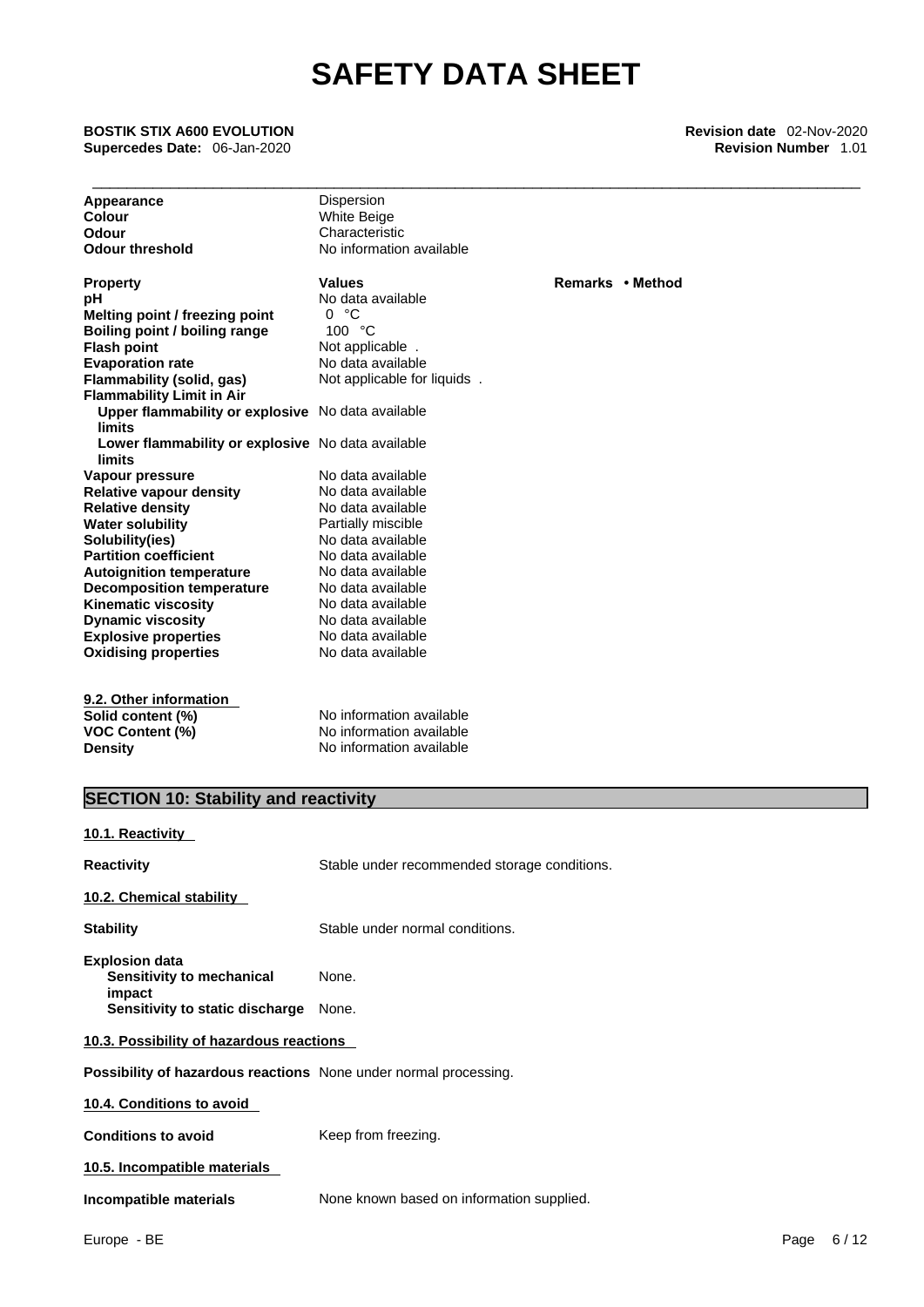#### **10.6. Hazardous decomposition products**

**Hazardous decomposition products**  None under normal use conditions. Stable under recommended storage conditions.

### **SECTION 11: Toxicological information**

#### **11.1. Information on toxicological effects**

#### **Information on likely routes of exposure**

| <b>Product Information</b> |  |
|----------------------------|--|
|----------------------------|--|

|                     | mptomo related to the physical, ebemiesl and texicological ebergeteriation |
|---------------------|----------------------------------------------------------------------------|
| <b>Ingestion</b>    | Based on available data, the classification criteria are not met.          |
| <b>Skin contact</b> | Based on available data, the classification criteria are not met.          |
| Eye contact         | Based on available data, the classification criteria are not met.          |
| <b>Inhalation</b>   | Based on available data, the classification criteria are not met.          |

#### **Symptoms related to the physical, chemical and toxicological characteristics**

**Symptoms** None known.

#### **Numerical measures of toxicity**

#### **Acute toxicity**

**The following values are calculated based on chapter 3.1 of the GHS document ATEmix (dermal)**7,453.90 mg/kg

#### **Component Information**

| Chemical name                  | Oral LD50                    | Dermal LD50                  | Inhalation LC50 |
|--------------------------------|------------------------------|------------------------------|-----------------|
| <b>Diethanolamine</b>          | $LD50 = 1600$ mg/kg (Rattus) | $= 8380$ mg/kg (Oryctolagus  |                 |
| $111 - 42 - 2$                 | OECD 401                     | cuniculus)                   |                 |
| 1,2-benzisothiazol-3(2H)-one   | $=670$ mg/kg (Rattus)        | $LD50 > 2000$ mg/kg (Rattus) |                 |
| [BIT]                          |                              |                              |                 |
| 2634-33-5                      |                              |                              |                 |
| reaction mass of               | $=$ 53 mg/kg (Rattus)        | $LD50 = 87.12$ mg/kg         |                 |
| 5-chloro-2-methyl-2H-isothiazo |                              | (Oryctolagus cuniculus)      |                 |
| I-3-one and                    |                              |                              |                 |
| 2-methyl-2H-isothiazol-3-one   |                              |                              |                 |
| $(3:1)$ [C(M)IT/MIT]           |                              |                              |                 |
| 55965-84-9                     |                              |                              |                 |

#### **Delayed and immediate effects as well as chronic effects from short and long-term exposure**

**Skin corrosion/irritation** Based on available data, the classification criteria are not met.

**Serious eye damage/eye irritation** Based on available data, the classification criteria are not met.

**Respiratory or skin sensitisation** May produce an allergic reaction.

**Germ cell mutagenicity** Based on available data, the classification criteria are not met.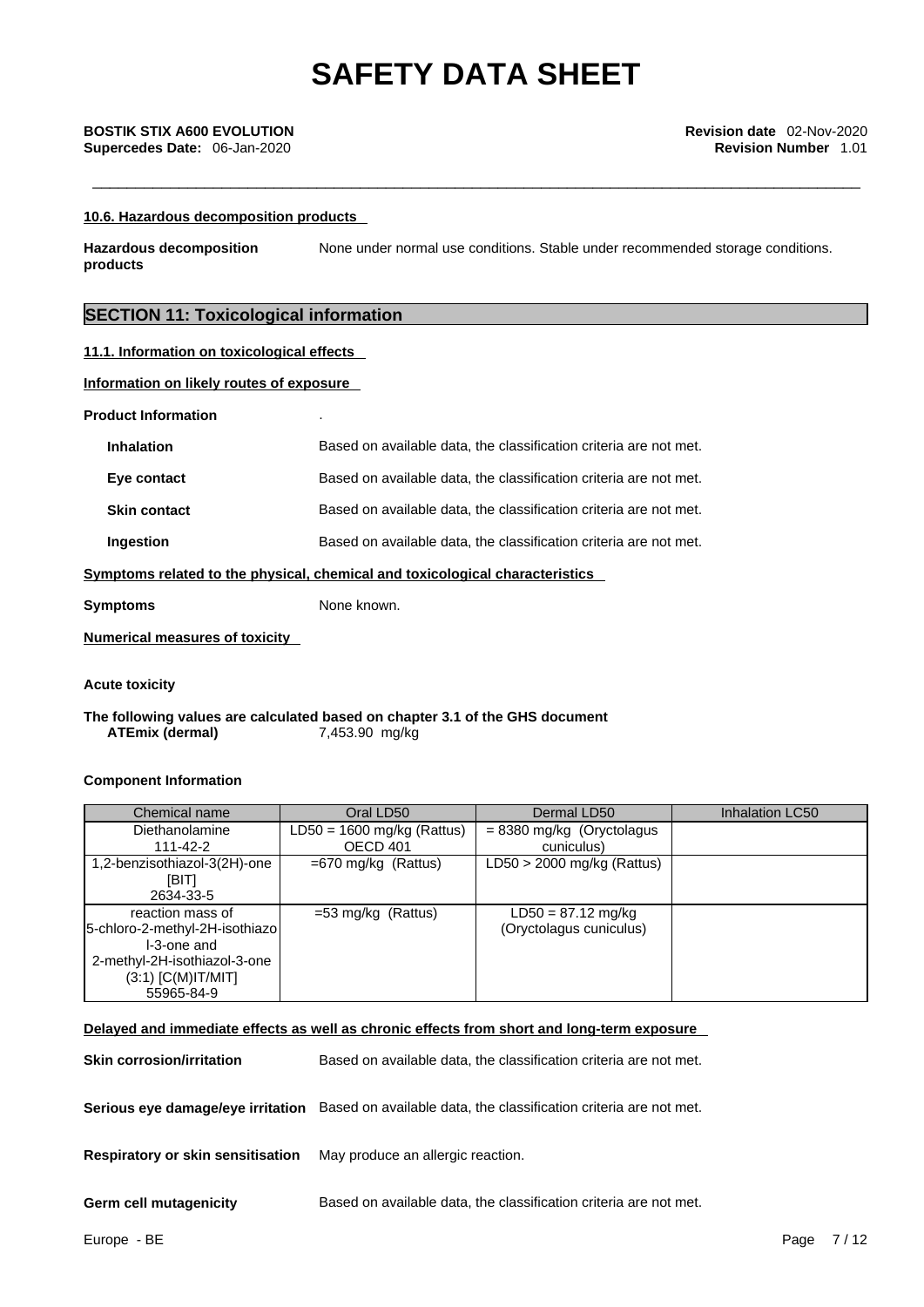| Carcinogenicity                 | Based on available data, the classification criteria are not met. |
|---------------------------------|-------------------------------------------------------------------|
| <b>Reproductive toxicity</b>    | Based on available data, the classification criteria are not met. |
| <b>STOT - single exposure</b>   | Based on available data, the classification criteria are not met. |
| <b>STOT - repeated exposure</b> | Based on available data, the classification criteria are not met. |
| <b>Aspiration hazard</b>        | Based on available data, the classification criteria are not met. |

### **SECTION 12: Ecological information**

#### **12.1. Toxicity**

#### **Ecotoxicity** .

| Chemical name           | Algae/aquatic       | <b>Fish</b>         | Toxicity to    | Crustacea          | M-Factor | M-Factor    |  |
|-------------------------|---------------------|---------------------|----------------|--------------------|----------|-------------|--|
|                         | plants              |                     | microorganisms |                    |          | (long-term) |  |
| Diethanolamine          | $EC50 (72) >=$      | $LC50 (96h) =$      |                | $EC5048 h =$       |          |             |  |
| 111-42-2                | $2.7 - 19$ mg/l     | 460 ma/l            |                | 30.1 mg/L          |          |             |  |
|                         | (Pseudokirchner     | (Oncorhynchus       |                | (Daphnia magna     |          |             |  |
|                         | iella               | mykiss)             |                |                    |          |             |  |
|                         | subcapitata)        |                     |                |                    |          |             |  |
| 1,2-benzisothiazol-3(2  | EC50 3Hr            | LC50 (96hr)         |                | EC50(48hr) 2.94    |          |             |  |
| H)-one [BIT]            | 13 <sub>mq</sub> /l | $2.15 \text{ mg/l}$ |                | mg/I (Daphnia      |          |             |  |
| 2634-33-5               | (activated          | Cyprinodon          |                | Magna) OECD        |          |             |  |
|                         | sludge) (OECD       | variegatus EPA      |                | 202                |          |             |  |
|                         | 209)                | 540/9-85-006        |                |                    |          |             |  |
| reaction mass of        | EC50 (72h)          | $EC50 (96h) =$      |                | $EC50 (48h) = 0.1$ | 100      | 100         |  |
| 5-chloro-2-methyl-2H-is | $=0.048$ mg/L       | $0.22$ mg/L         |                | mg/L (Daphnia      |          |             |  |
| othiazol-3-one and      | l(Pseudokirchner    | (Oncorhynchus       |                | magna) (OECD       |          |             |  |
| 2-methyl-2H-isothiazol- | iella               | mykiss) (OECD       |                | 202)               |          |             |  |
| $3$ -one $(3:1)$        | subcapitata)        | 211)                |                |                    |          |             |  |
| IC(M)IT/MIT             | (OECD 201)          |                     |                |                    |          |             |  |
| 55965-84-9              |                     |                     |                |                    |          |             |  |

### **12.2. Persistence and degradability**

#### **Persistence and degradability** No information available.

#### **12.3. Bioaccumulative potential**

**Bioaccumulation** There is no data for this product.

#### **Component Information**

| Chemical name                      | <b>Partition coefficient</b> | Bioconcentration factor (BCF) |
|------------------------------------|------------------------------|-------------------------------|
| Diethanolamine                     | $-2.18$                      | 9.2                           |
| 111-42-2                           |                              |                               |
| 1,2-benzisothiazol-3(2H)-one [BIT] |                              | 6.95                          |
| 2634-33-5                          |                              |                               |
| reaction mass of                   | -                            | 3.16                          |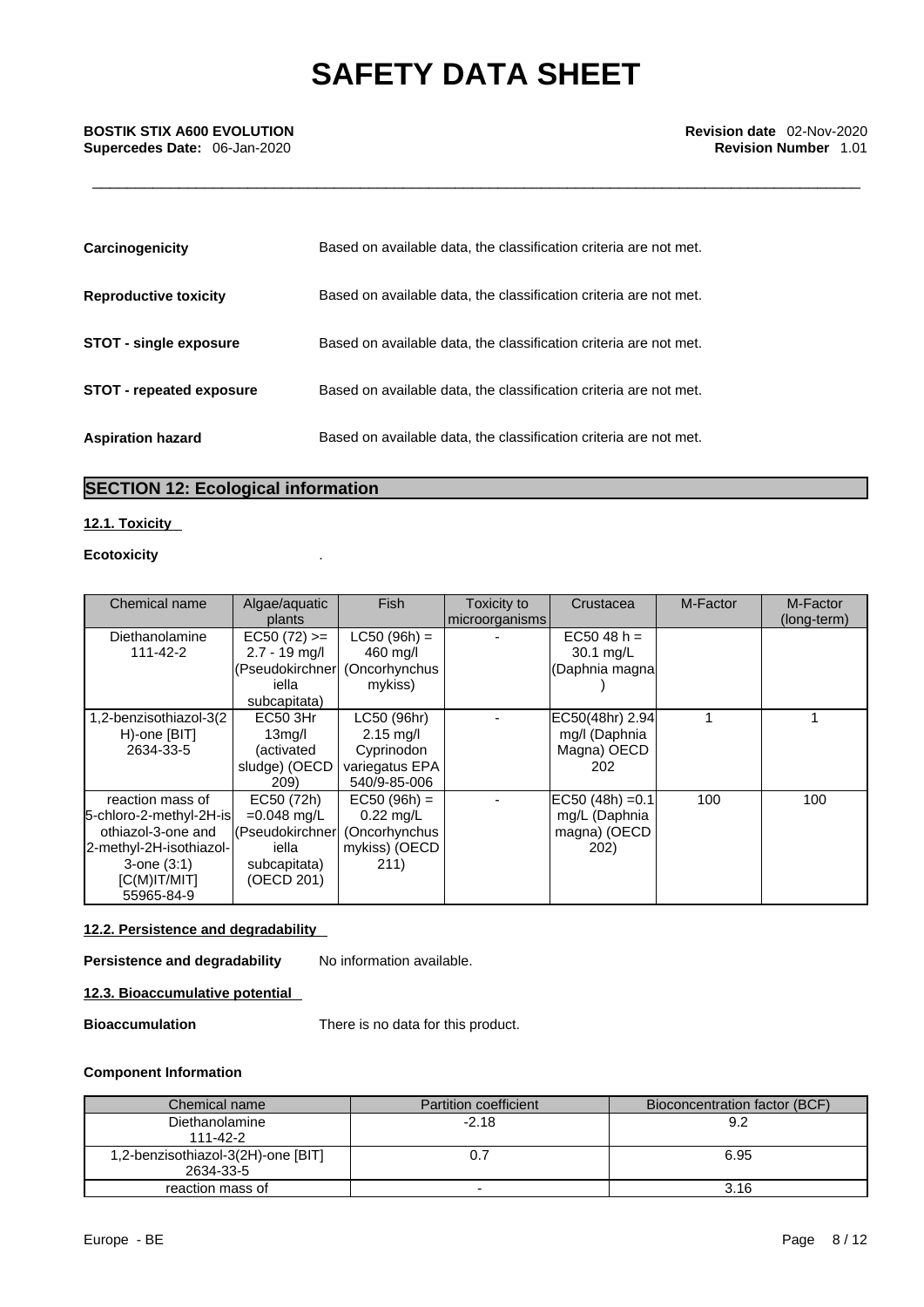**Supercedes Date:** 06-Jan-2020 **Revision Number** 1.01

| [5-chloro-2-methyl-2H-isothiazol-3-one and] |  |
|---------------------------------------------|--|
| 2-methyl-2H-isothiazol-3-one (3:1)          |  |
| IC(M)IT/MIT                                 |  |
| 55965-84-9                                  |  |

#### **12.4. Mobility in soil**

**Mobility in soil** No information available.

#### **12.5. Results of PBT and vPvB assessment**

**PBT and vPvB assessment** The components in this formulation do not meet the criteria for classification as PBT or vPvB.

| Chemical name                                                                                                               | PBT and vPvB assessment         |
|-----------------------------------------------------------------------------------------------------------------------------|---------------------------------|
| Diethanolamine                                                                                                              | The substance is not PBT / vPvB |
| 111-42-2                                                                                                                    |                                 |
| 1,2-benzisothiazol-3(2H)-one [BIT]<br>2634-33-5                                                                             | The substance is not PBT / vPvB |
| reaction mass of 5-chloro-2-methyl-2H-isothiazol-3-one and<br>2-methyl-2H-isothiazol-3-one (3:1) [C(M)IT/MIT]<br>55965-84-9 | The substance is not PBT / vPvB |

#### **12.6. Other adverse effects**

**Other adverse effects** No information available.

### **SECTION 13: Disposal considerations**

### **13.1. Waste treatment methods Waste from residues/unused products**  Dispose of contents/container in accordance with local, regional, national, and international regulations as applicable. **Contaminated packaging** Handle contaminated packages in the same way as the product itself. **European Waste Catalogue** 08 04 10 waste adhesives and sealants other than those mentioned in 08 04 09 **Other information** Waste codes should be assigned by the user based on the application for which the product was used.

#### **SECTION 14: Transport information**

#### **Note: Note: Keep from freezing. Land transport (ADR/RID)** 14.1 UN number or ID number Not regulated 14.2 Proper Shipping Name Not regulated 14.3 Transport hazard class(es) Not regulated **14.4 Packing group** Not regulated **14.5 Environmental hazards 14.6 Special Provisions** None **IMDG 14.1 UN number or ID number** Not regulated 14.2 Proper Shipping Name Not regulated **14.2 Proper Shipping Name** 14.3 Transport hazard class(es) Not regulated **14.4 Packing group Mot regulated 14.5 Marine pollutant** NP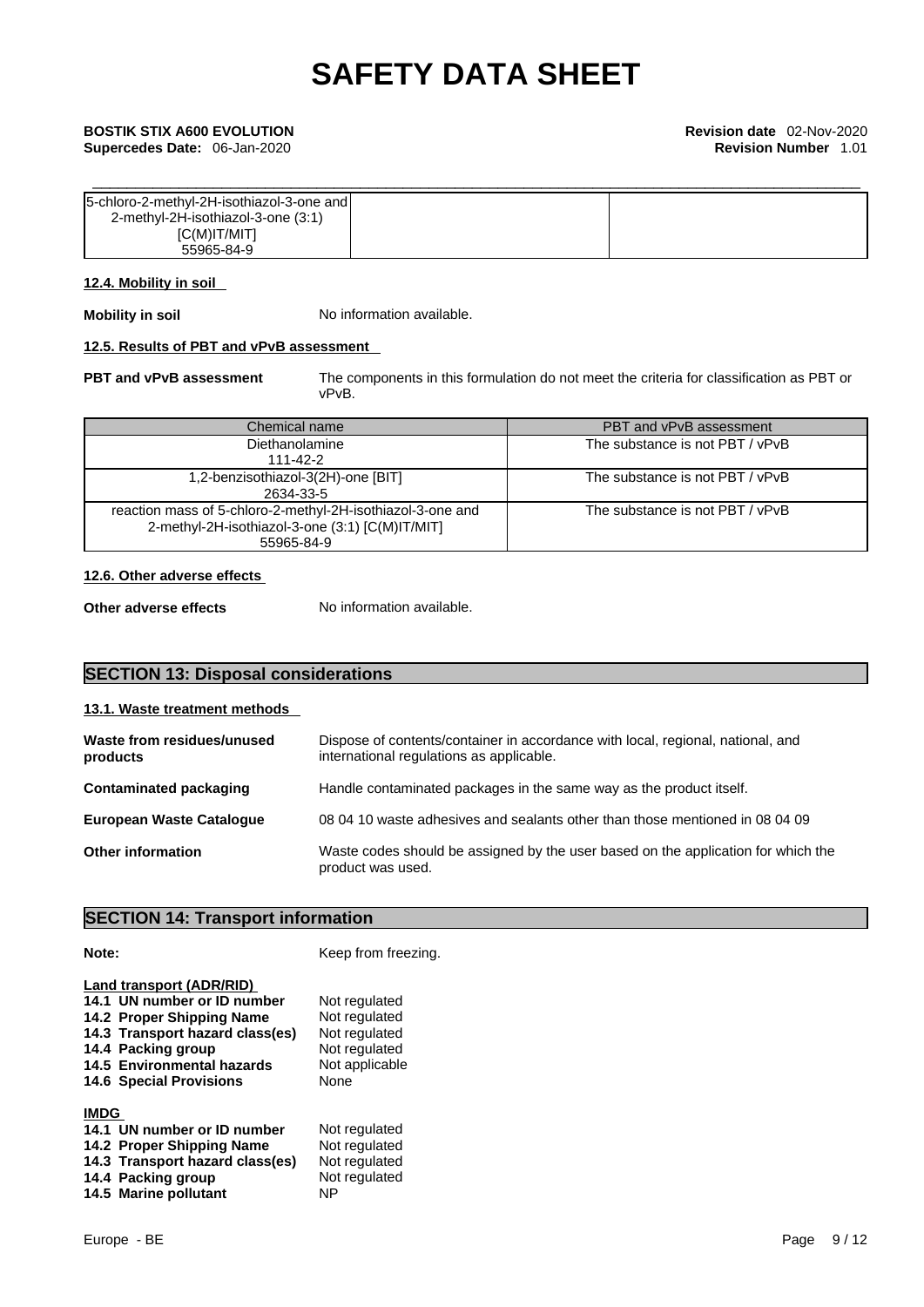\_\_\_\_\_\_\_\_\_\_\_\_\_\_\_\_\_\_\_\_\_\_\_\_\_\_\_\_\_\_\_\_\_\_\_\_\_\_\_\_\_\_\_\_\_\_\_\_\_\_\_\_\_\_\_\_\_\_\_\_\_\_\_\_\_\_\_\_\_\_\_\_\_\_\_\_\_\_\_\_\_\_\_\_\_\_\_\_\_ **BOSTIK STIX A600 EVOLUTION Revision date** 02-Nov-2020 **Supercedes Date:** 06-Jan-2020 **Revision Number** 1.01

| <b>14.6 Special Provisions</b> | None                                                                    |  |
|--------------------------------|-------------------------------------------------------------------------|--|
|                                | 14.7 Transport in bulk according to Annex II of MARPOL and the IBC Code |  |

**Not applicable** 

**Air transport (ICAO-TI / IATA-DGR)**

| 14.1 UN number or ID number       | Not regulated  |
|-----------------------------------|----------------|
| 14.2 Proper Shipping Name         | Not regulated  |
| 14.3 Transport hazard class(es)   | Not regulated  |
| 14.4 Packing group                | Not regulated  |
| <b>14.5 Environmental hazards</b> | Not applicable |
| <b>14.6 Special Provisions</b>    | None           |
|                                   |                |

### **Section 15: REGULATORY INFORMATION**

#### **15.1. Safety, health and environmental regulations/legislation specific for the substance or mixture**

#### **European Union**

#### **Registration, Evaluation, Authorization, and Restriction of Chemicals (REACh) Regulation (EC 1907/2006)**

#### **SVHC: Substances of Very High Concern for Authorisation:**

This product does not contain candidate substances of very high concern at a concentration >=0.1% (Regulation (EC) No. 1907/2006 (REACH), Article 59)

#### **EU-REACH (1907/2006) - Annex XVII - Substances subject to Restriction**

This product does not contain substances subject to restriction (Regulation (EC) No. 1907/2006 (REACH), Annex XVII).

#### **Substance subject to authorisation per REACH Annex XIV**

This product does not contain substances subject to authorisation (Regulation (EC) No. 1907/2006 (REACH), Annex XIV)

#### **Biocidal Products Regulation (EU) No 528/2012 (BPR)**

Contains a biocide : Contains C(M)IT/MIT (3:1). May produce an allergic reaction

#### **Ozone-depleting substances (ODS) regulation (EC) 1005/2009**

Not applicable

### **Persistent Organic Pollutants**

Not applicable

#### **National regulations**

#### **France**

#### **Occupational Illnesses (R-463-3, France)**

| <b>Chemical name</b>               | <b>French RG number</b> |
|------------------------------------|-------------------------|
| Diethanolamine                     | RG 49.RG 49bis          |
| 111-42-2                           |                         |
| 1,2-benzisothiazol-3(2H)-one [BIT] | RG 65                   |
| 2634-33-5                          |                         |

#### **Germany**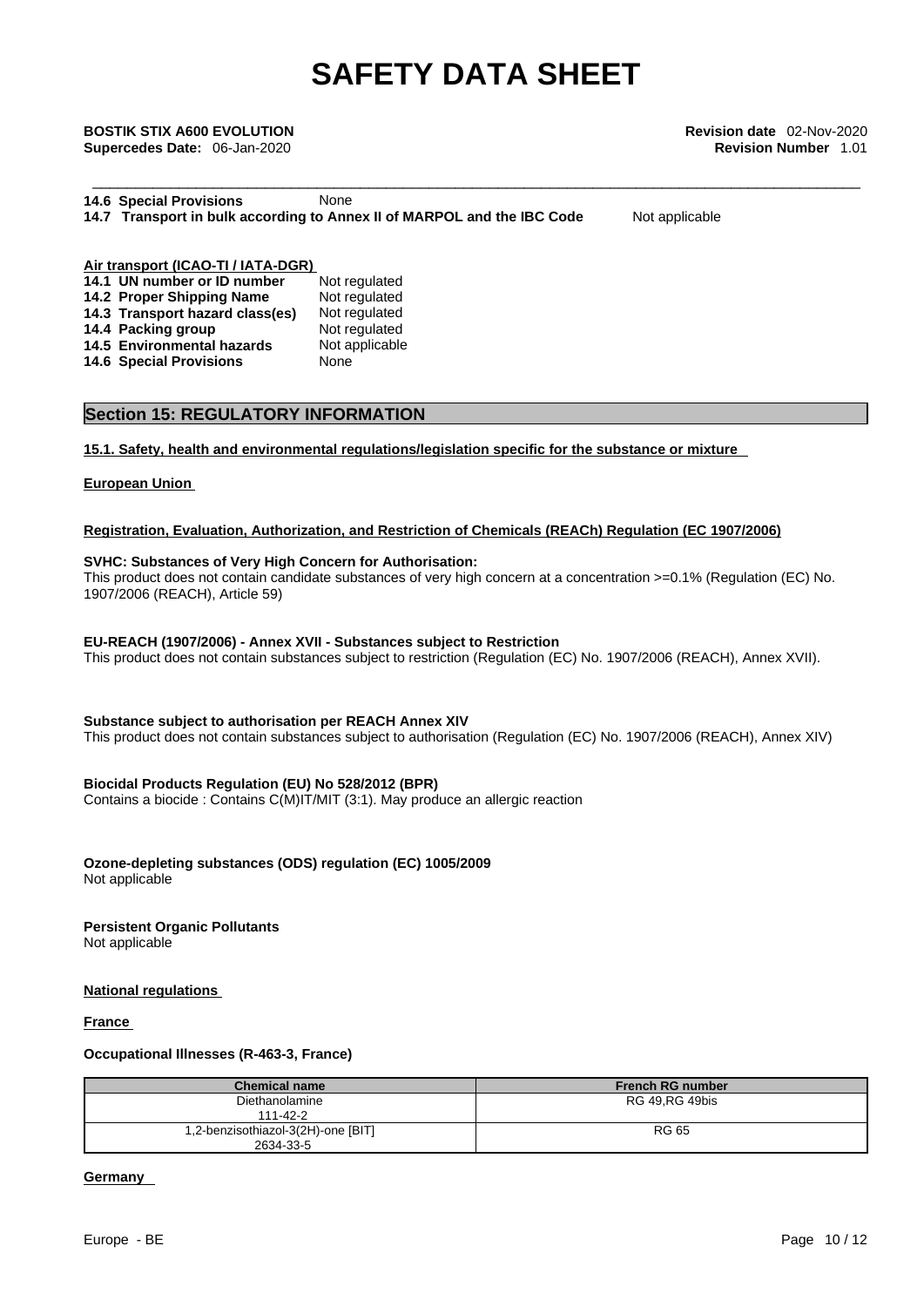**Supercedes Date:** 06-Jan-2020 **Revision Number** 1.01

**Ordinance on Industrial Safety and Health - Germany - BetrSichV** No flammable liquids in accordance with BetrSichV

**Water hazard class (WGK)** obviously hazardous to water (WGK 2)

**TRGS - 510 Storage Class** Storage Class 12 : Non-combustible liquids

#### **Netherlands**

**List of Carcinogenic, mutagenic and reproductive toxin substances in accordance with Inspectorate SZW (Netherlands)** Not Listed

#### **Denmark Norway 15.2. Chemical safety assessment**

Chemical Safety Assessments have been carried out by the Reach registrants for substances registered at >10 tpa. No Chemical Safety Assessment has been carried out for this mixture

#### **SECTION 16: Other information**

#### **Key or legend to abbreviations and acronyms used in the safety data sheet**

#### **Full text of H-Statements referred to under section 3**

H301 - Toxic if swallowed

- H302 Harmful if swallowed
- H310 Fatal in contact with skin
- H314 Causes severe skin burns and eye damage
- H315 Causes skin irritation
- H317 May cause an allergic skin reaction
- H318 Causes serious eye damage
- H330 Fatal if inhaled

H361fd - Suspected of damaging fertility. Suspected of damaging the unborn child

H373 - May cause damage to organs through prolonged or repeated exposure

- H400 Very toxic to aquatic life
- H410 Very toxic to aquatic life with long lasting effects
- H411 Toxic to aquatic life with long lasting effects
- H412 Harmful to aquatic life with long lasting effects

#### **Legend**

| TWA (time-weighted average)                               |
|-----------------------------------------------------------|
| STEL (Short Term Exposure Limit)                          |
| Ceiling Limit Value                                       |
| Skin designation                                          |
| Substance(s) of Very High Concern                         |
| Persistent, Bioaccumulative, and Toxic (PBT) Chemicals    |
| Very Persistent and very Bioaccumulative (vPvB) Chemicals |
| Specific target organ toxicity - Repeated exposure        |
| Specific target organ toxicity - Single exposure          |
| European Waste Catalogue                                  |
|                                                           |

#### **Key literature references and sources for data** No information available

**Prepared By Product Safety & Regulatory Affairs Revision date** 02-Nov-2020

#### **Indication of changes**